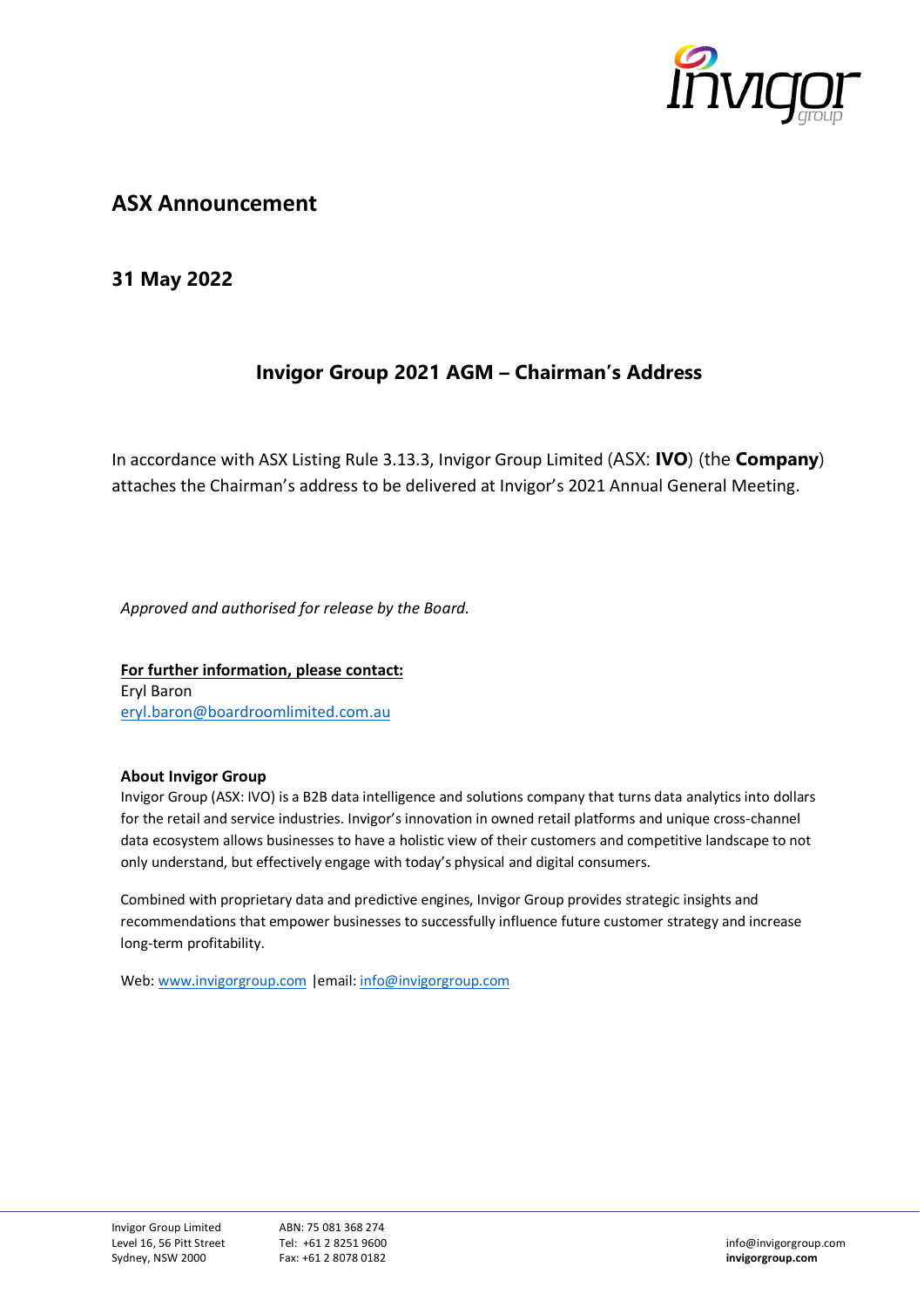

### **CHAIRMAN'S ADDRESS to the 2021 AGM**

As previously advised Invigor was reinstated to the Australian Stock Exchange in April 2022 following the successful completion of the capital raising and reconstruction earlier this year. As part of this process the Company refreshed its Board and Allan Sullivan and I were appointed as directors. I took on the role of Chairman replacing Gary Cohen, who remains a non-executive director. The retiring Board has left the Company in good order and we thank them for their substantial efforts over the past years.

The reconstruction of the Balance Sheet removed over \$18 million of liabilities and created positive working capital of \$1.6 million. Further there are now a number of new shareholders including a new substantial shareholder, Allectus Capital which is part of the global ICM Group. In addition to being a major shareholder Allectus Capital has shown its support by providing the Company with a \$1.4 million loan facility.

The Company has developed some exceptionally valuable and proprietary solutions that are designed to help businesses make better revenue driving decisions through the need for timely and accurate data regarding their and their competitor's products both within a bricks and mortar setting and/or online. The Company has an established presence with brands and retailers in the Liquor and Consumer Electronics industries and has recently opened two new verticals in the Office Supply and the Health & Beauty markets. The size of these markets is large and growing so the opportunity for the Company in these markets is significant.

The Company has noted the positive impact that the Covid shutdowns had on its business as more companies were forced to lift their game to deal with the increased movement to ecommerce. The need for accurate and timely data regarding pricing and market impacts have become more crucial than ever. As a result, during 2021 the Company's blue chip customer list grew their business with the Company. However, the negative part of the shutdowns meant it was difficult during 2021 to close some of the potential larger sales.

Encouragingly, 2022 has started on a much stronger and more favourable trend. The Company, led by CEO Rohan Dhowan and his team have worked hard to grow the Company's pipeline during the first half year. We are now well positioned with a number of significant clients where we are currently in contract and/or negotiation stage. Moreover, with a growing number of major international groups as customers, the Company plans to grow alongside these companies' international operations.

With an improved stronger balance sheet, the Company can now also focus on improving its technology with upgrades and new products. Under the leadership of COO Thierry Manor, the Company is investing in greater use of machine learning and AI to improve its productivity and cost efficiency.

The Company's trajectory is now solid, with management and staff able to focus on the business growth. We are optimistic about the opportunities for the Company and its ability to capitalise on these opportunities.